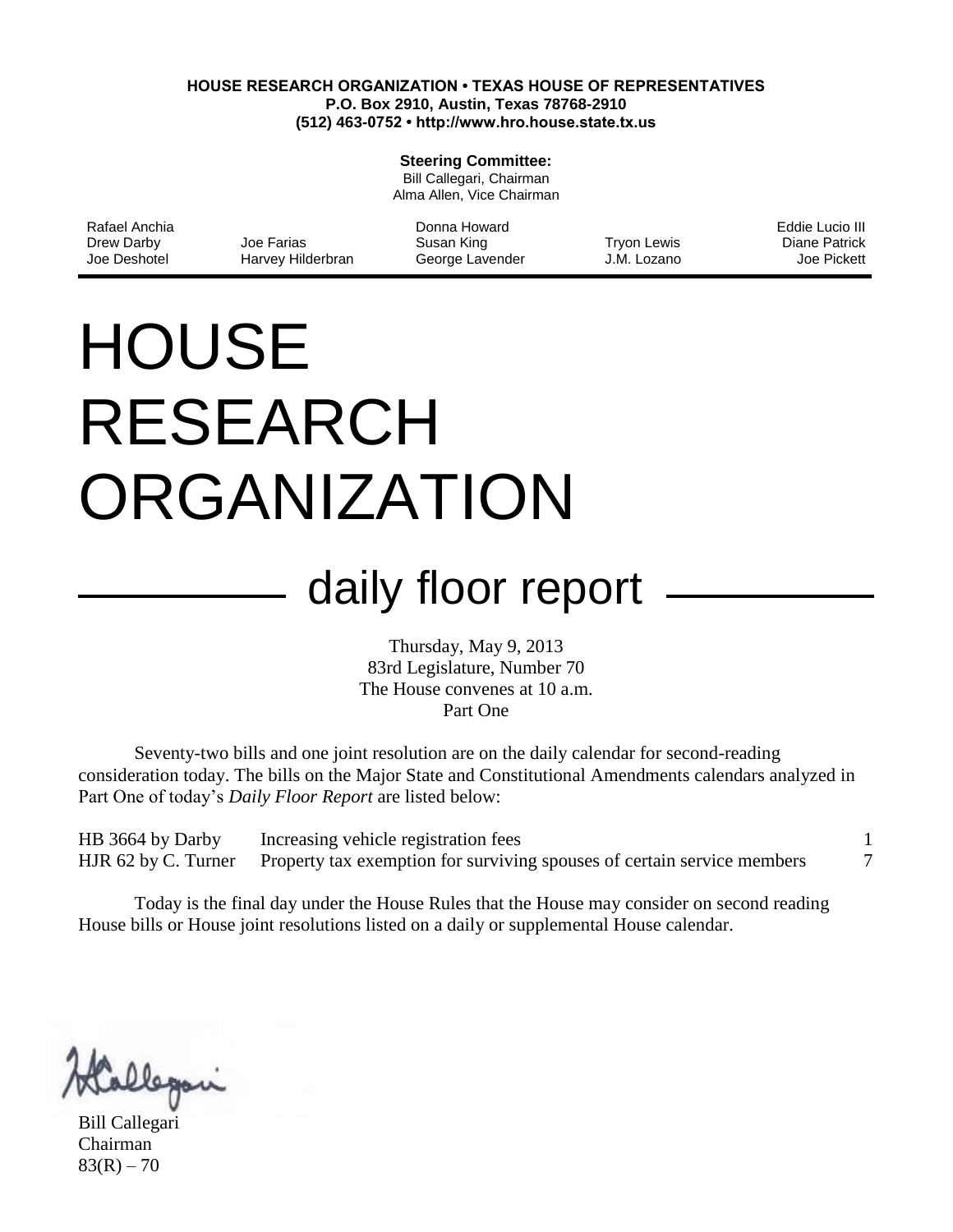<span id="page-1-0"></span>

| <b>SUBJECT:</b>   | Increasing vehicle registration fees                                                                                                                                                                                                                                                                                                                                                                                                                                                                                                                                                                                                                                                                                                                                                                                                                                                                                                                                                                                                                                                                                                                                                                                                                                                                                                                                                                                                                                                                                                                                                                                                                                                                                                                                                                                                             |  |
|-------------------|--------------------------------------------------------------------------------------------------------------------------------------------------------------------------------------------------------------------------------------------------------------------------------------------------------------------------------------------------------------------------------------------------------------------------------------------------------------------------------------------------------------------------------------------------------------------------------------------------------------------------------------------------------------------------------------------------------------------------------------------------------------------------------------------------------------------------------------------------------------------------------------------------------------------------------------------------------------------------------------------------------------------------------------------------------------------------------------------------------------------------------------------------------------------------------------------------------------------------------------------------------------------------------------------------------------------------------------------------------------------------------------------------------------------------------------------------------------------------------------------------------------------------------------------------------------------------------------------------------------------------------------------------------------------------------------------------------------------------------------------------------------------------------------------------------------------------------------------------|--|
| <b>COMMITTEE:</b> | Appropriations — committee substitute recommended                                                                                                                                                                                                                                                                                                                                                                                                                                                                                                                                                                                                                                                                                                                                                                                                                                                                                                                                                                                                                                                                                                                                                                                                                                                                                                                                                                                                                                                                                                                                                                                                                                                                                                                                                                                                |  |
| VOTE:             | 21 ayes — Pitts, Ashby, Bell, Darby, S. Davis, Dukes, Howard, Hughes,<br>S. King, Longoria, Márquez, McClendon, Muñoz, Orr, Otto, Patrick,<br>Perry, Price, Raney, Ratliff, Zerwas                                                                                                                                                                                                                                                                                                                                                                                                                                                                                                                                                                                                                                                                                                                                                                                                                                                                                                                                                                                                                                                                                                                                                                                                                                                                                                                                                                                                                                                                                                                                                                                                                                                               |  |
|                   | $1 \text{ nay} \longrightarrow G$ . Bonnen                                                                                                                                                                                                                                                                                                                                                                                                                                                                                                                                                                                                                                                                                                                                                                                                                                                                                                                                                                                                                                                                                                                                                                                                                                                                                                                                                                                                                                                                                                                                                                                                                                                                                                                                                                                                       |  |
|                   | 3 absent — Carter, Crownover, Gonzales                                                                                                                                                                                                                                                                                                                                                                                                                                                                                                                                                                                                                                                                                                                                                                                                                                                                                                                                                                                                                                                                                                                                                                                                                                                                                                                                                                                                                                                                                                                                                                                                                                                                                                                                                                                                           |  |
|                   | 2 present not voting — Sylvester Turner, Giddings                                                                                                                                                                                                                                                                                                                                                                                                                                                                                                                                                                                                                                                                                                                                                                                                                                                                                                                                                                                                                                                                                                                                                                                                                                                                                                                                                                                                                                                                                                                                                                                                                                                                                                                                                                                                |  |
| <b>WITNESSES:</b> | For — Billy Cooke, Greater Houston Partnership; Jeff Judson, San<br>Antonio Tea Party; Bob Lanham, Associated General Contractors of<br>Texas; Lori Levy, Texas Association of Realtors; Martin Molloy, Dallas<br>Regional Chamber; Beth Ann Ray, Austin Chamber of Commerce; Vic<br>Suhm, Tarrant Regional Transportation Coalition and Transportation<br>Advocates of Texas, Inc.; Justin Yancy, Texas Business Leadership<br>Council; (Registered, but did not testify: Jim Allison and Debbie Ingalsbe,<br>County Judges and Commissioners Association of Texas; Allyn Archer,<br>J.K. Baxter, Mike Grimm, Davis Harris, Bob Harwood, Howard Hicks,<br>Barbara Waldon, Holt Cat; Jay Barksdale, Dallas Regional Chamber; Kelli<br>Borbon; A.P. Boyd; Victor Boyer, San Antonio Mobility Coalition, Inc.;<br>Rebecca Bray, Real Estate Council of Austin; Gary Bushell, U.S. 190/Gulf<br>Coast Strategic Highway Coalition, Alliance for I-69 Texas; Jackie Butler,<br>Greater El Paso Chamber of Commerce; Mary Calcote, Real Estate<br>Council of San Antonio; C. Brian Cassidy, several Regional Mobility<br>Authorities; Billy Cheek; Jim Cline, Denton County Transportation<br>Authority; Jeff Collins, Transportation Advocacy Group Houston Region;<br>Chris Cornell, Reece Albert Inc.; Tim Crowley; Art Daniel; Don Durden,<br>Civil Engineering Consultants; Mindy Ellmer, North Texas Commission;<br>John Esparza, Texas Motor Transportation Association; Rob Franke, City<br>of Cedar Hill, Dallas Regional Mobility Coalition; Frank Garza, Port San<br>Antonio, Brooks Development Authority; Matthew Geske, Fort Worth<br>Chamber of Commerce; Daniel Gonzalez, Texas Association of Realtors;<br>Duane Gordy, Community Development Education Foundation; Tom<br>Griebel, Austin Chamber of Commerce, SAMCo, Transportation |  |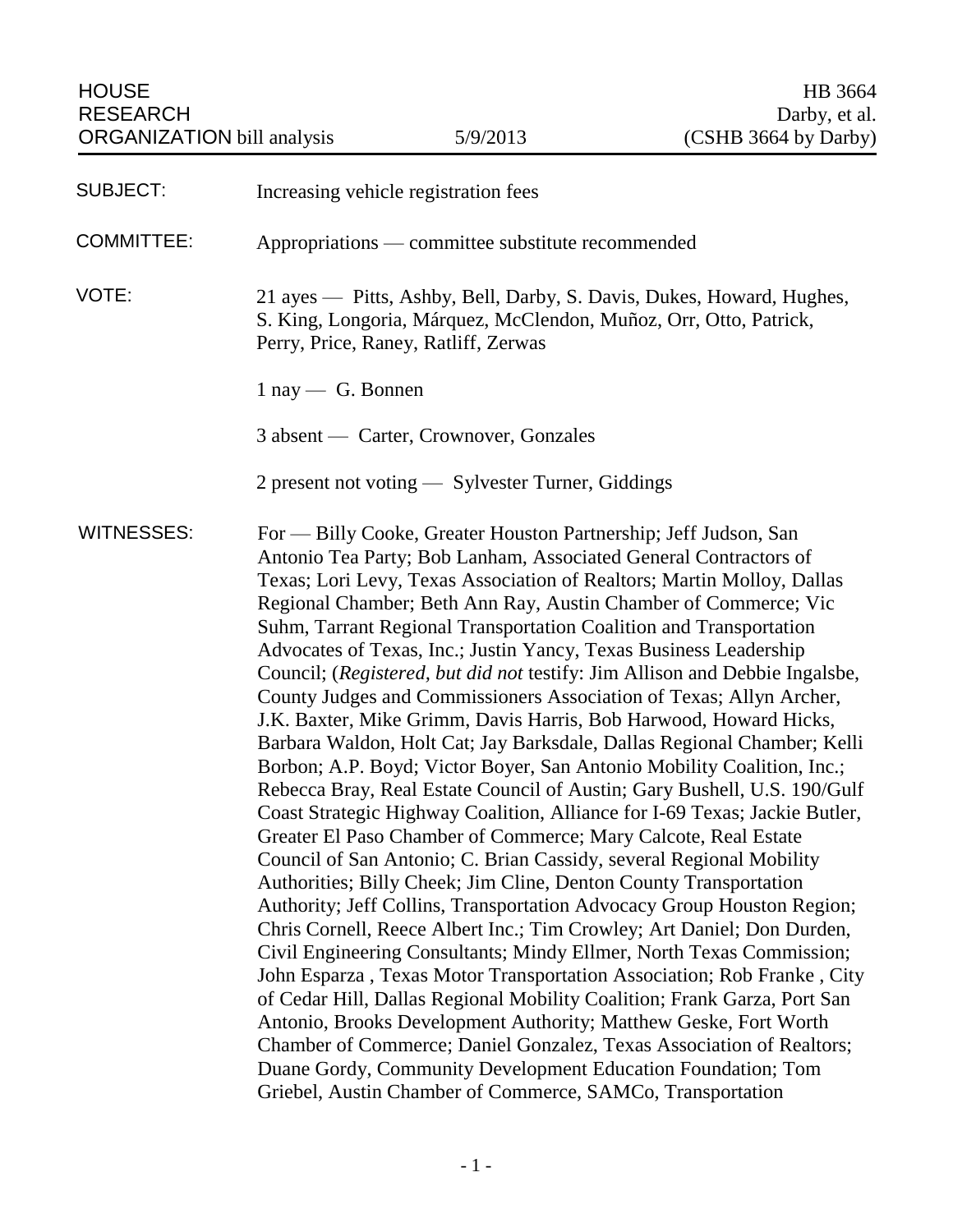Advocates of Texas; Leslie Harlan, WTS-San Antonio; Clarke Heidrick, Austin Chamber of Commerce; Jose Hernandez; Daniel Hodges; Mark Israelson, City of Plano; Brandon Janes, Transportation Advocates of Texas; Stephanie Johns, City of San Antonio; Tom Johnson and Jennifer Newton, Associated General Contractors of Texas; Bob Jones; Max Jones, Metro 8 Chambers of Commerce; Dennis Kearns, BNSF Railway; Rob Killen; Jim Koeing, Jacobs; James LeBas , Texas Oil and Gas Association; Donald Lee, Texas Conference of Urban Counties; Nancy McDonald, The Real Estate Council of Austin; Jennifer McEwan , Texas Transportation Alliance; Mark Mendez, Tarrant County; Stephen Minick, Texas Association of Business; Seth Mitchell, Bexar County Commissioners Court; Chris Newton, Texas Food and Fuel Association; Scott Norman, Texas Association of Builders; Lawrence Olsen , Texas Good Roads Association; TJ Patterson, City of Fort Worth; Eric Ratzman , Austin Chamber Transportation; Jim Reed, San Antonio Medical Foundation; Louis Rowe, Goetting and Associates; Rider Scott, Transportation Advocates of Texas; Tom Sellers, Conoco Phillips; John Shackett; Tom Shaw, South Chamber of San Antonio; Chris Shields, Port San Antonio, Greater San Antonio Chamber of Commerce; Stephanie Simpson, Texas Association of Manufacturers; Tara Snowden, Zachry Corporation; Steve Stagner, American Council of Engineering Companies; Chelsey Thomas, Texas Association of Realtors; Rick Thompson, Texas Association of Counties; Michael Vasquez, Texas Conference of Urban Counties; Jon Weist, Arlington Chamber of Commerce; Duane Wilson, North San Antonio Chamber of Commerce; Monty Wynn, Texas Municipal League)

Against —Terri Hall, Texas TURF; (*Registered, but did not* testify: Teresa Beckmeyer; Don Dixon; Shelia Franklin, Jay Jenson, Ben Kissling, Julie McCarty, Madelon Proctor, Northeast Tarrant Tea Party; Jaclyn Hall; Melanie Oldham; Corinne Smith, Barbara Harless, Kathy Hebert, JoAnn Snodgrass, North Texas Citizens' Lobby; John Stuart, National Association of Social Workers-Texas Chapter)

On — (*Registered, but did not testify*: James Bass, Phil Wilson, Texas Department of Transportation; David Ellis, Texas A&M Transportation Institute; Randy Elliston, Linda Flores, Texas Department of Motor Vehicles)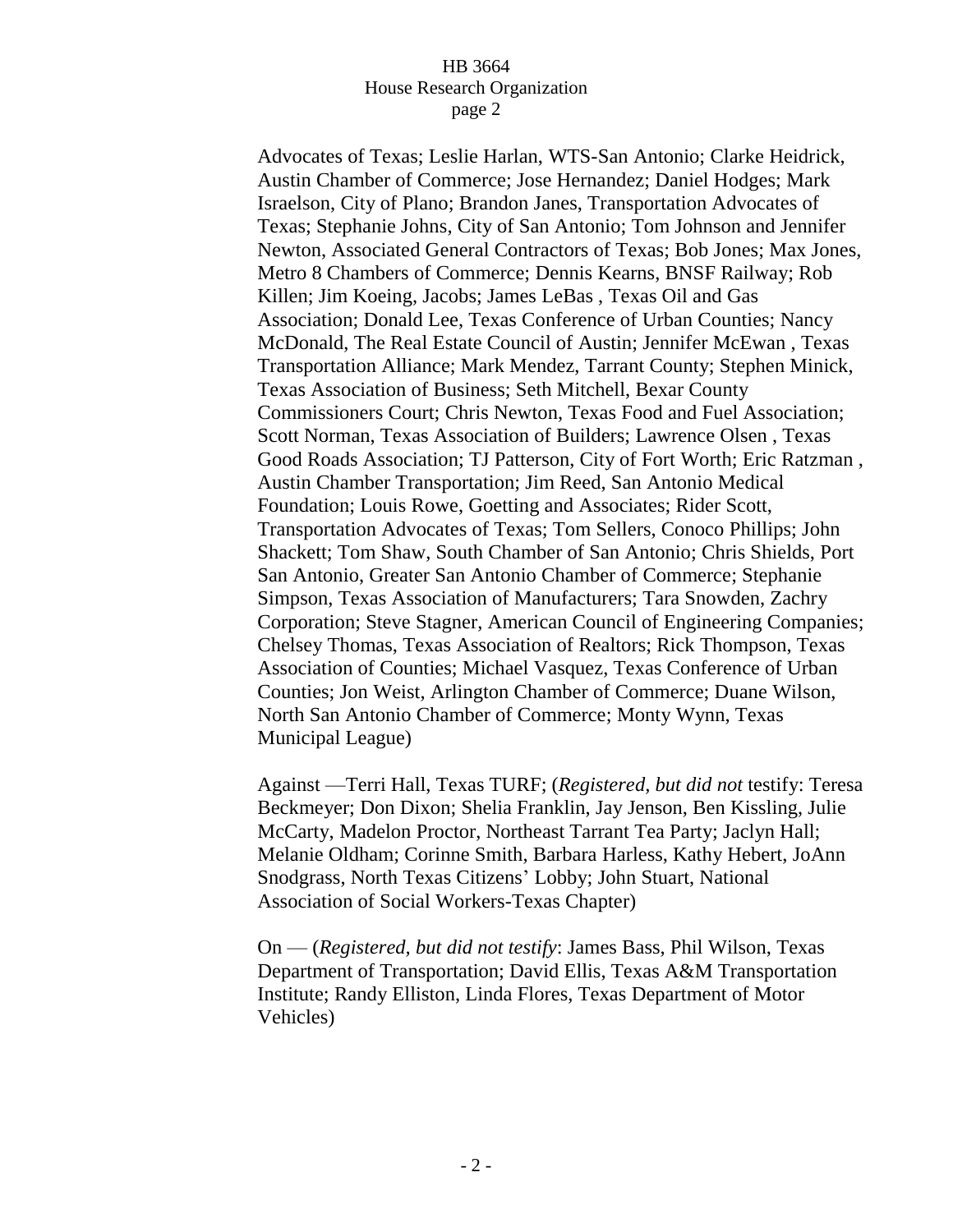- BACKGROUND: State residents are required to register their vehicles and pay the motor vehicle registration fee on an annual basis. Vehicle registration fees are specified in statute and are deposited in the State Highway Fund (Fund 6).
- DIGEST: **Fee increases.** CSHB 3664 would raise by \$30 the fee for registration of a vehicle and a motorcycle or moped. Under the bill, annual motor vehicle registration fees would change to:
	- \$80.75 for a vehicle with a gross weight of 6,000 pounds or less (currently set at \$50.75); and
	- \$75 for a trailer, travel trailer, or semitrailer with a gross weight of 6,000 pounds or less (currently set at \$45).

The bill also would increase by variable amounts ranging from \$54 to \$60 registration fees for vehicles with a gross weight greater than 6,000 pounds.

**Appropriations.** All proceeds from the collection of the additional registration fees would be deposited to Fund 6, where one-third of the amount would be dedicated to paying voter-authorized, transportationrelated state debt as of September 1, 2013, until that debt was retired. The remainder could be used only for acquiring rights-of-way and planning, designing, and constructing non-tolled improvements to the state highway system.

**Other provisions.** The bill would prohibit expenditures from Fund 6 or the Texas Mobility Fund on comprehensive development agreements (CDAs) unless TxDOT had a plan to:

- contract for TxDOT projects with the private sector in the fiscal year in a minimum amount of \$4 billion;
- spend at least \$400 million per fiscal year for private sector engineering services to advance projects to be let directly by the department; and
- spend a minimum of \$250 million per fiscal year in right-of-way acquisition for projects to be let directly by the department.

Money from the increased fees would have to adhere to rules requiring that a contract proposal include a historically underutilized business subcontracting plan.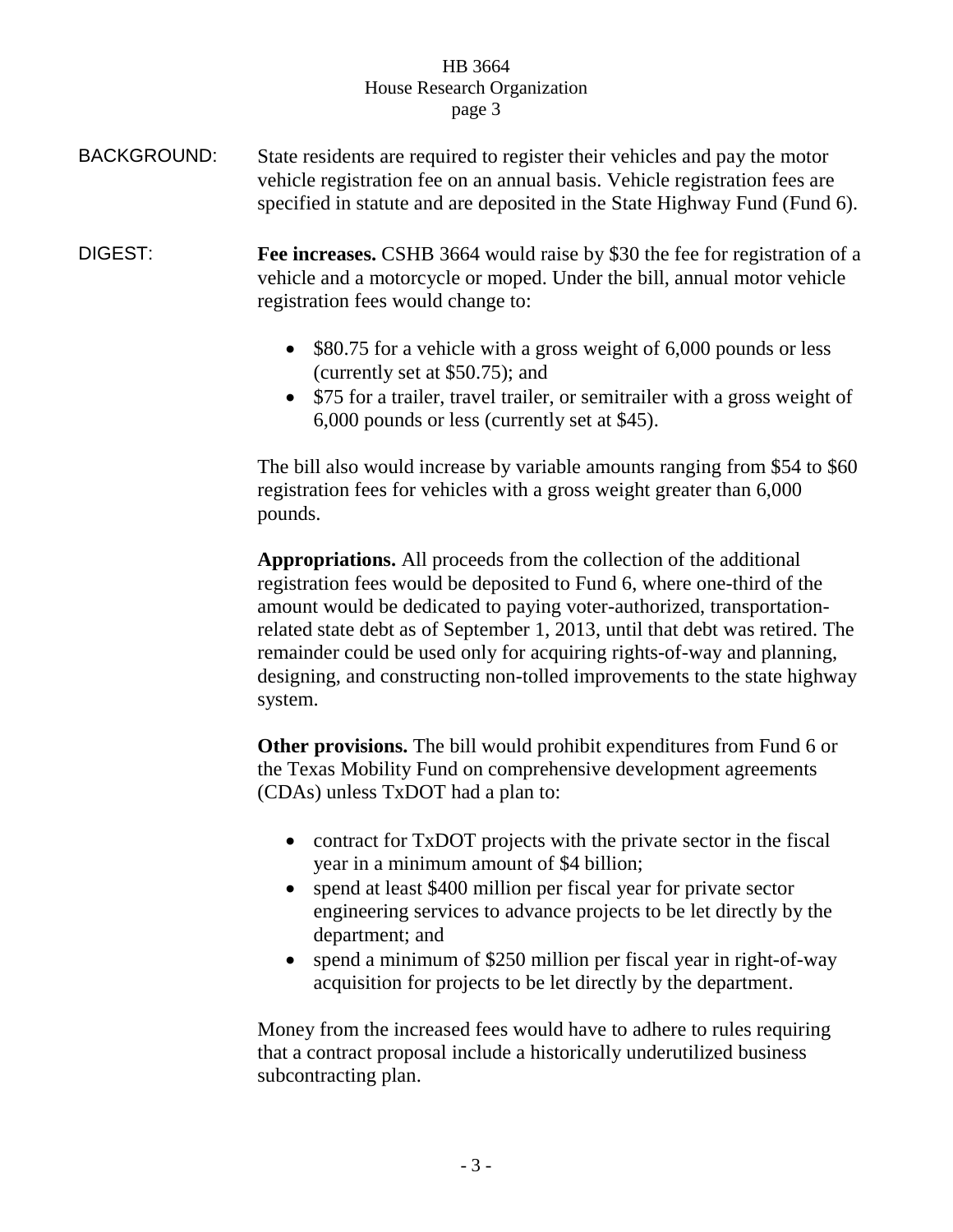The bill would take effect September 1, 2013.

**SUPPORTERS** SAY: CSHB 3664 would take a major step toward financing the infrastructure investments necessary to maintain a competitive business environment and superior quality of life in the state, while reducing highway debt. The bill would not authorize a tax increase; instead, it would raise user fees in keeping with the 90-year "pay-as-you-go" tradition of funding roads through user fees, such as motor fuels taxes, registration fees, title fees, and license fees.

> The vehicle registration fee has not been meaningfully raised for more than 35 years, and the gasoline-and-diesel-fuel tax has been set at a fixed rate of 20 cents per gallon for over 20 years. Instead of raising fees incrementally to keep up with increased prices (and depreciation in the relative value of the fees), Texas since 2001 has relied on enhanced authority to issue bonds, borrowing from public and private interests, and concessions payments from private comprehensive development agreements (CDAs) to build and maintain toll roads. These approaches, while an important part of the highway funding mix, will not by themselves be able to meet the growing demands the state is placing on transportation infrastructure.

CSHB 3664 would represent a sharp departure from relying on debt and toll roads as primary mechanisms for funding highways. As of 2013, TxDOT had used a total of \$13 billion in bond authorization, with \$4.9 billion in authorized bonds yet to be used. Issuing these bonds will cost the state \$32.5 billion in total debt service. The agency's main bond programs — State Highway Fund bonds, Texas Mobility Fund bonds, and General Obligation highway bonds — are, for all intents and purposes, exhausted.

The ongoing crisis in highway funding in Texas has been delayed several years — first by the federal American Revitalization Act funds, and second, by a \$5 billion general obligation bond appropriation made in fiscal 2009 and 2011. These infusions may have helped put off the transportation funding crisis a few years, but one-time measures are no remedy for terminal ills.

The Legislature is working on reducing so-called "diversions" from Fund 6 to the Department of Public Safety (DPS) in SB 1 by Williams, which is currently under discussion in conference committee. There is also legislation under consideration that would add separate dedicated funding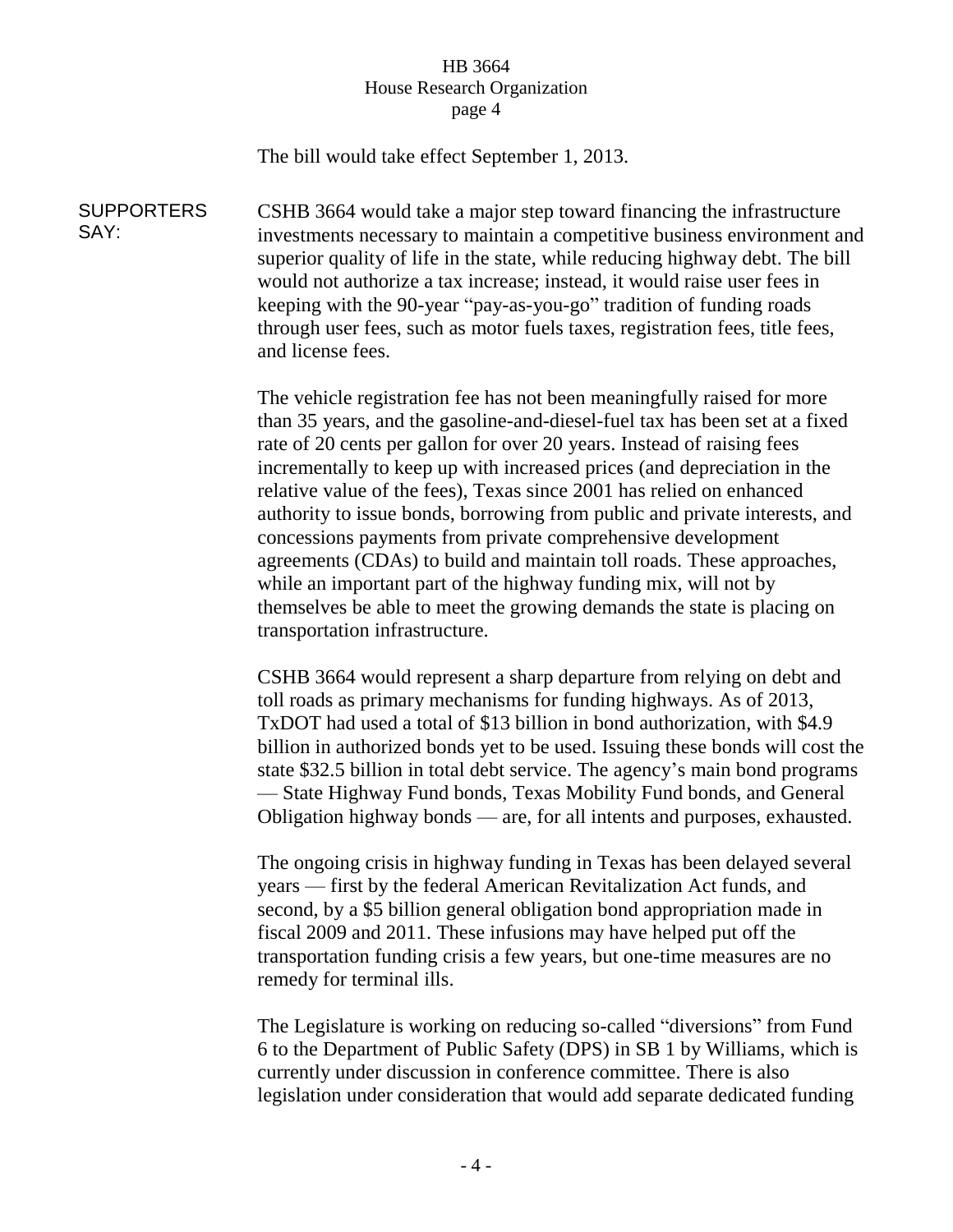sources for DPS. Either way, the discussion of Fund 6 diversions is not truly about transportation funding; rather, it is about the Legislature's inability to find a reliable source of funds for DPS outside of Fund 6. Other options for transportation revenue that have been proposed would either postpone the inevitable or create problems in other parts of the budget. Appropriating Rainy Day funds for critical highway projects simply would be another cash infusion designed to stave off hard decisions. One time infusions do little to instill confidence that the Legislature is willing and able to make tough policy decisions to provide the infrastructure necessary for vibrant business activity, national and international trade, and a superior quality of life. Appropriating motor vehicle sales taxes for transportation projects would divert funds from general purpose spending, about 80 percent of which goes to fund public education and health care. Moving funds away from these core areas would require the state to find some revenue from another source. **OPPONENTS** SAY: CSHB 3664 would bring about a significant increase in user fees, which are no different in effect than taxes, on nearly all Texans without a clear and pressing cause for the increase. While it is true that motor fuels taxes and registration fees have been set at fixed values for many years, the amount of revenue flowing into Fund 6 has steadily increased every year for the past decade. A primary problem with increasing vehicle registration fees is that they are regressive — that is, the burden of paying them falls proportionally heaviest on those with the least means of making extra payments. The vast

majority of Texans rely on motor vehicles as their primary source of transportation, and going without a vehicle is simply not an option for most. Registration fees fall heavily on working-class families, and those who cannot pay are forced to make difficult decisions.

Claims that the state is in desperate need for more funds for highways ignore the inconvenient fact that more than \$1 billion of Fund 6 funds are diverted from highways to fund DPS each fiscal biennium. It is simply not credible to recommend an increase in user fees for transportation when a large portion of highway user fees the state currently receives are not spent for expanding and maintaining state highways.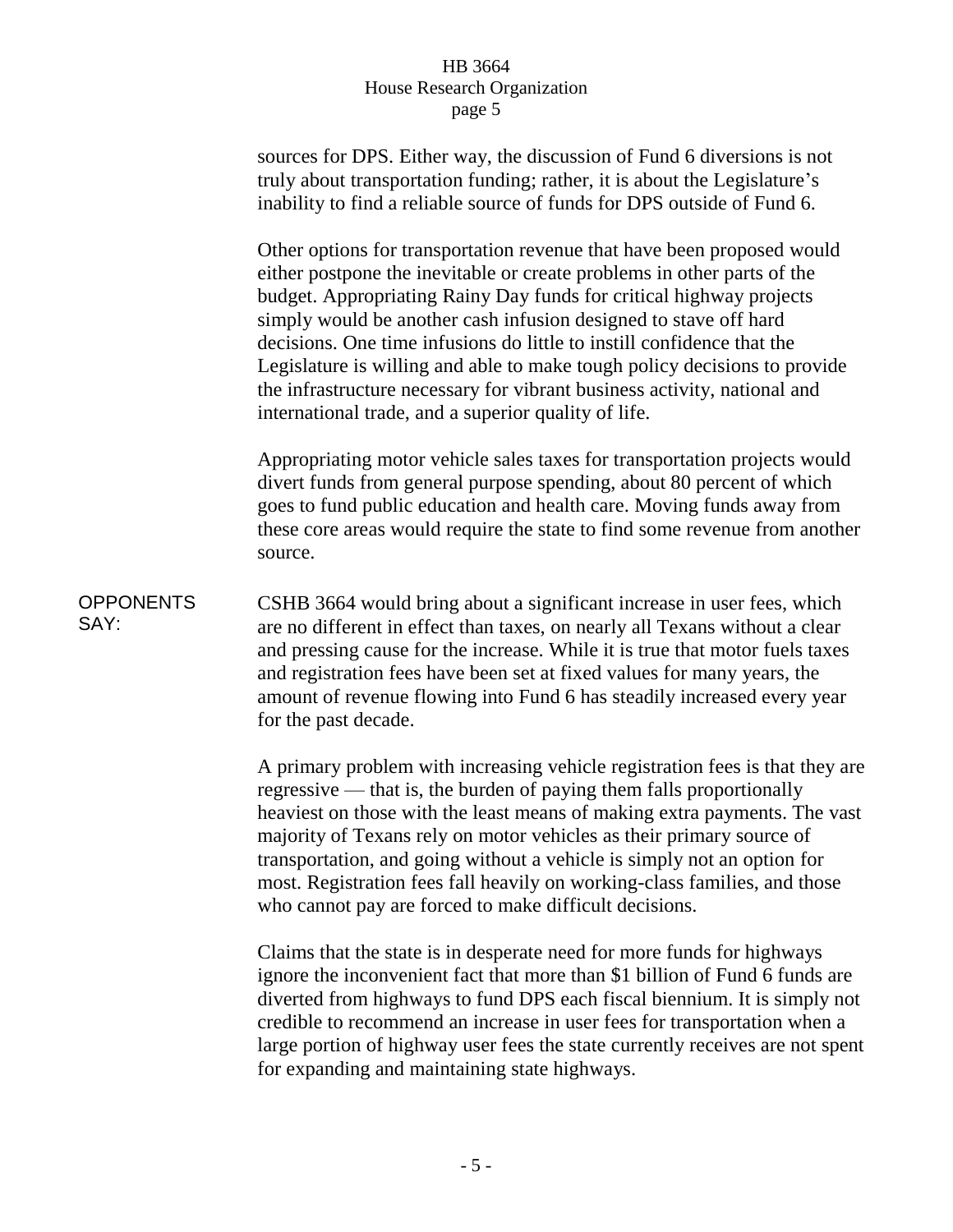|        | There are better options for funding highways this session. One option<br>under discussion would be to dedicate some portion of motor vehicle sales<br>tax receipts to fund highways. Appropriating these receipts to highways<br>would make sense in light of the source of the funds and would represent a<br>potentially large and ongoing source of revenue for highways. |
|--------|-------------------------------------------------------------------------------------------------------------------------------------------------------------------------------------------------------------------------------------------------------------------------------------------------------------------------------------------------------------------------------|
|        | Another option would be to appropriate Rainy Day funds for highway<br>projects, which is the goal of several bills currently under consideration at<br>various stages in the legislative process. Rainy Day funds could be<br>appropriated without increasing the registration fee burden on nearly all<br>Texans.                                                            |
| NOTES: | The Legislative Budget Board estimates that CSHB 3664 would have a<br>positive fiscal impact to Fund 6 of \$609.5 million in fiscal 2014. The LBB<br>estimates a positive biennial impact of \$1.3 billion for fiscal 2014-15 and<br>$$1.4$ billion for fiscal 2016-17.                                                                                                       |
|        | Of the total additional funds received for fiscal 2014, LBB estimates<br>\$203.2 million would be dedicated to paying voter authorized<br>transportation debt, and \$406.4 would be dedicated to acquiring rights-of-<br>way and planning, designing, and constructing non-tolled highway<br>improvements.                                                                    |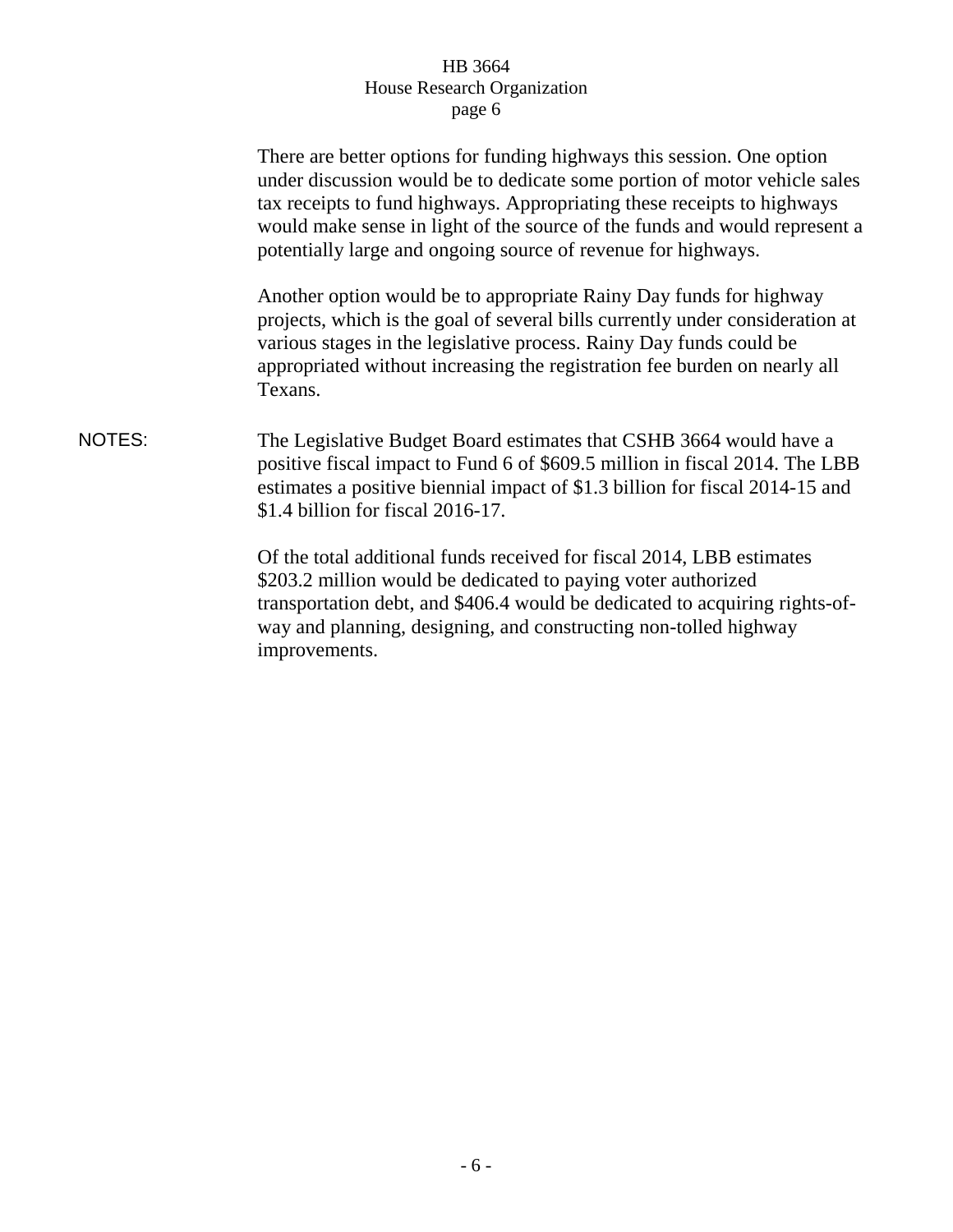<span id="page-7-0"></span>**HOUSE** RESEARCH HJR 62 ORGANIZATION bill analysis 5/9/2013 C. Turner, et al. SUBJECT: Property tax exemption for surviving spouses of certain service members COMMITTEE: Ways and Means — favorable, without amendment VOTE: 7 ayes — Hilderbran, Otto, Bohac, Button, N. Gonzalez, Ritter, Strama 0 nays 2 absent — Eiland, Martinez Fischer WITNESSES: For — Elizabeth Lewis; (*Registered, but did not testify:* Robert Flores, American GI Forum of Texas; Malia Fry; Cheryl Johnson, Galveston County Tax Office; Stefanie Pelkey) Against — None BACKGROUND: Under Texas Constitution, Art. 8, sec. 1(a) the taxation of property must be done equally and uniformly. Under Art. 8, sec. 20, property generally is taxed at its market value. Art. 8, sec. 1(b) requires that any property tax exemptions be authorized by the Constitution. DIGEST: HJR 62 would allow the Legislature to provide an exemption to the surviving spouse of a member of the U.S. armed services who was killed in action for all or part of the total appraised value of the surviving spouse's residence homestead, if: • the surviving spouse had not remarried since the death of the member of the armed services; and • the property was the residence homestead of the member of the

> HJR 62 would allow the Legislature to provide that the exemption follow the surviving spouse to a new homestead. The exemption would be limited to the dollar amount of the exemption in the prior qualifying homestead. The exemption would end if the surviving spouse remarried.

The proposal would be presented to the voters at an election on Tuesday, November 5, 2013. The ballot proposal would read: "The constitutional amendment authorizing the legislature to provide for an exemption from

armed services at the time of death.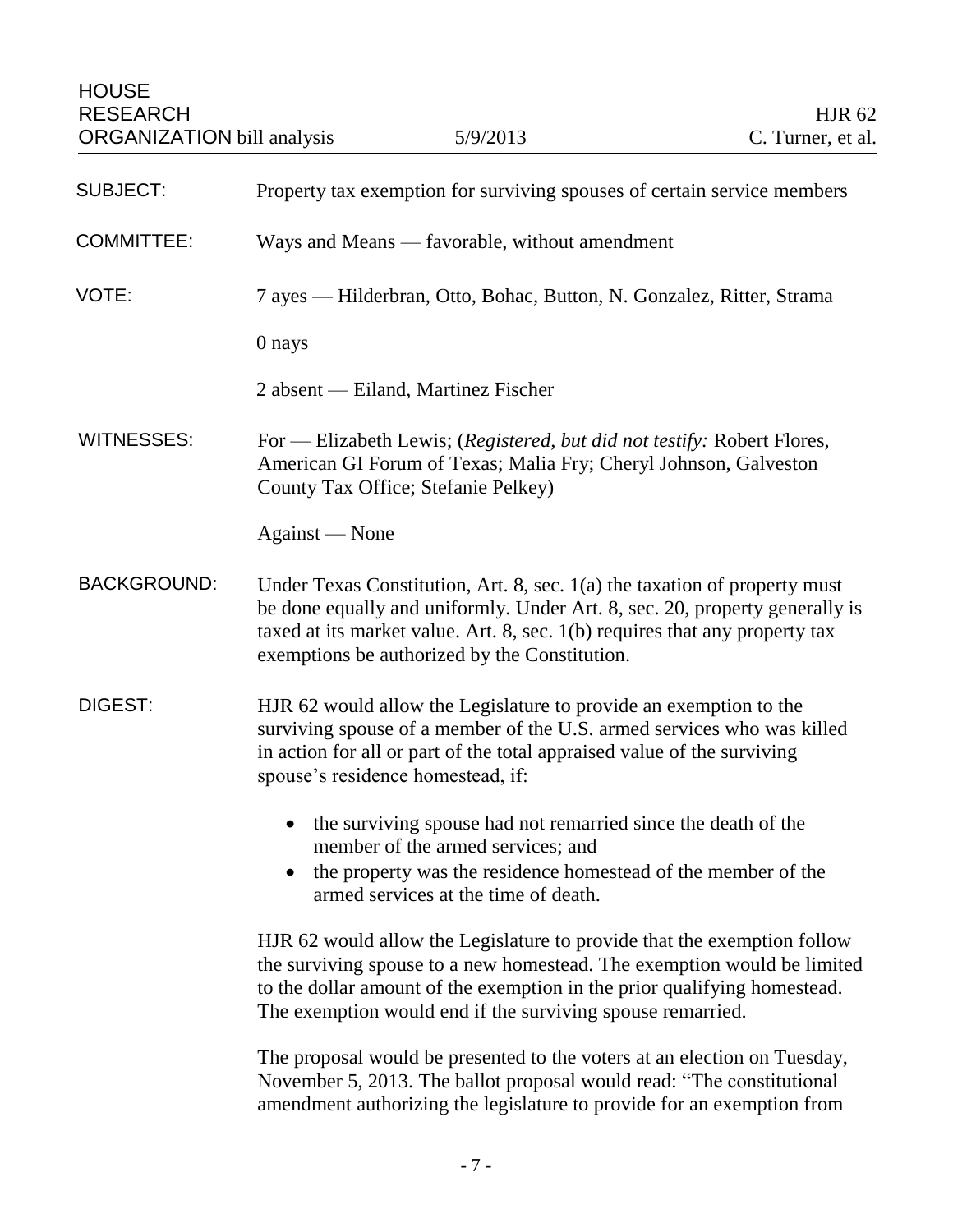ad valorem taxation of all or part of the market value of the residence homestead of the surviving spouse of a member of the armed services of the United States who is killed in action."

**SUPPORTERS** SAY: HJR 62 would allow for spouses of active duty service members who were killed in action to receive a property tax exemption for all or part of the total appraised value of the surviving spouse's residence homestead. During the past several years, Texas has been a national leader in honoring the service and sacrifice of veterans and their families — not just with words, but with meaningful assistance. In this spirit, the enabling legislation, HB 548 by C. Turner, et al., would implement HJR 62 to its full extent by providing an exemption for the total appraised value of the surviving spouse's residence homestead.

> Four years ago, Texans voted to amend the Constitution to grant veterans who were rated 100 percent disabled a complete property tax exemption. Last session, the voters extended that exemption to a veteran's surviving spouse to protect against sudden spikes in property taxes due. The Legislature should extend this same principle to the surviving spouses of military members killed in action.

HJR 62 would provide real assistance to a surviving spouse who, after the awful shock of losing a husband or wife, must suddenly try to prepare for the future. According to the comptroller, the average Texas homeowner pays about \$3,170 a year in property taxes. For many taxpayers, these taxes are due in a lump sum. HJR 62 would provide real relief to surviving spouses in a time of need.

Under the proposed resolution, a surviving spouse would lose the property tax exemption upon remarriage because the exemption would be designed to help offset the loss of income the service member brought to the marriage. If and when a surviving spouse remarried, the assistance should no longer be needed. HJR 62 would not provide an incentive against remarriage that skews marriage rates because the bill only would apply to a small number of surviving spouses.

The property tax exemptions enabled by HJR 62 would not be an economic drain on local governments or the state. According to the fiscal note for the enabling legislation, HB 548 would cost the state only \$94,000 during fiscal 2014-15 in providing a total exemption.